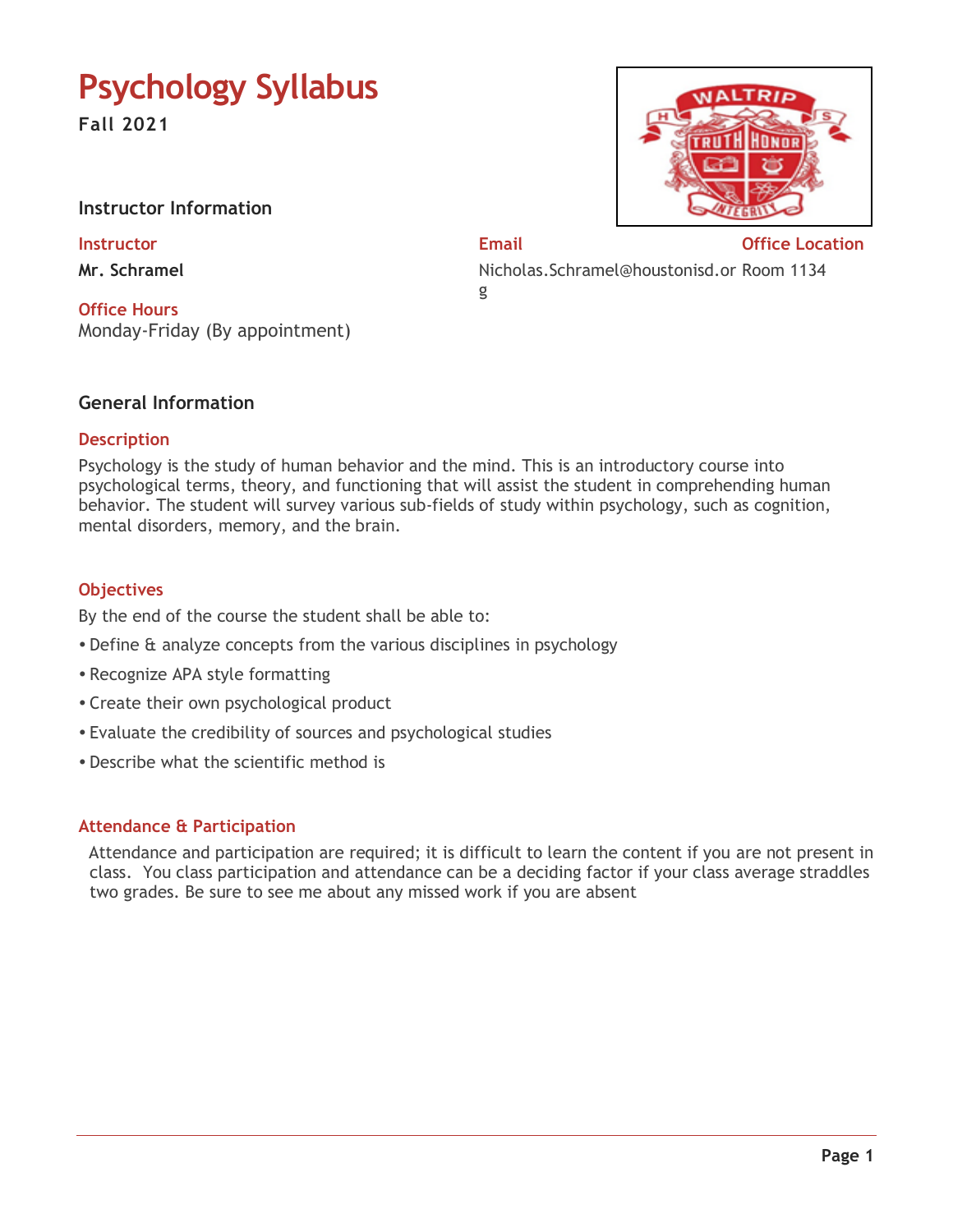### **Classroom Expectations**

- 1. Be respectful towards others
- 2. Be ready to participate in class discussion
- 3. Be receptive towards distinct thoughts
- 4. BE WHAT YOU ARE, OVER-ACHIEVING!

### **Student Evaluation**

Classwork 30%

Assessments

35%

Homework

15%

**Quizzes** 

20%

# **Semester Course Assignments**

- Class Assignments (at least 1 per week) based on weekly content
- Quizzes based on weekly content
- 1 Project (Duration of semester)
- Participation Grade
- 2 Content Based Assessment
- 1 Final Exam
- Extra-credit opportunities offered

# **Course Materials**

#### **Required Materials**

- Laptop
- Notebook
- The HUB
- Pencil

# **Course Schedule**

| <b>Week</b> | <b>Topic</b> | <b>Exercises</b>    |
|-------------|--------------|---------------------|
| Week 1      | TEKS 1       | Assignment 1/Quiz 1 |